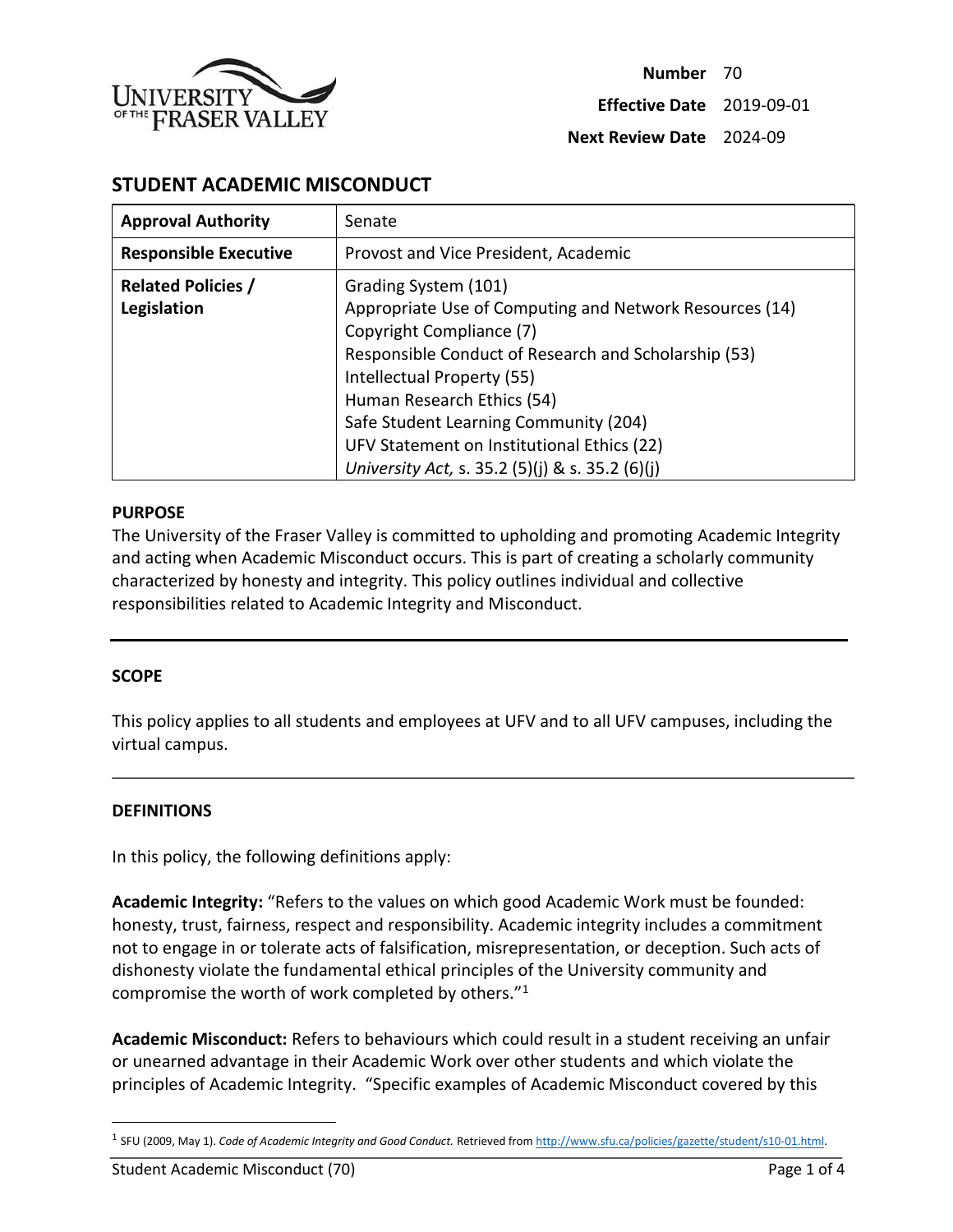policy include plagiarism; cheating; fabrication, falsification, or modification of academic documents or records; resubmission of work; improper research practices; obstructing the academic activities of others; and aiding and abetting. Definitions and examples of these forms of Academic Misconduct are provided in the Procedures and Regulations document.

**Academic Work:** Refers to any instrument used for measuring a Student's attainment of specified educational outcomes, including, but not limited to, assignments, term papers and essays, examinations, tests, quizzes, essays, projects, clinical and practicum placements, internships, presentations, online discussions, performances, exhibitions, blogs and/or informal writing, or research papers/projects.

**Business Days:** Business days refer to days that the university is fully open for business, whether for all or part of the day. Business days do not include weekends, statutory holidays, or institutional closures for weather, holiday, or other reasons.

**Employee:** A person who is employed by or contracted with the university or an agent of the university including, but not limited to, faculty, staff, sessional instructors, and security personnel

**Procedures and Regulations:** Refers to the process and regulations which are used and followed when pursuing an allegation of Academic Misconduct

**Standard of Proof:** The allegation is more likely to be true than not true based on the findings of the investigation.

**Student:** A person who has been enrolled in, is currently enrolled in, or is accepted for enrollment in at least one University course, for credit or non-credit at the undergraduate or graduate level

**University:** University of the Fraser Valley

## **RIGHTS AND RESPONSIBILITY**

"All members of the University community share the responsibility for the academic standards and reputation of the University. Academic Integrity is a cornerstone of the development and acquisition of knowledge. It is founded on principles of respect for knowledge, truth, scholarship, and acting with honesty. Academic Misconduct, in whatever form, is ultimately destructive of the values of the University. Furthermore, it is unfair and discouraging to the majority of Students who pursue their studies honestly."<sup>2</sup>

 $\overline{a}$ <sup>2</sup> SFU (2009, May 1). *Code of Academic Integrity and Good Conduct.* Retrieved fro[m http://www.sfu.ca/policies/gazette/student/s10-01.html.](http://www.sfu.ca/policies/gazette/student/s10-01.html)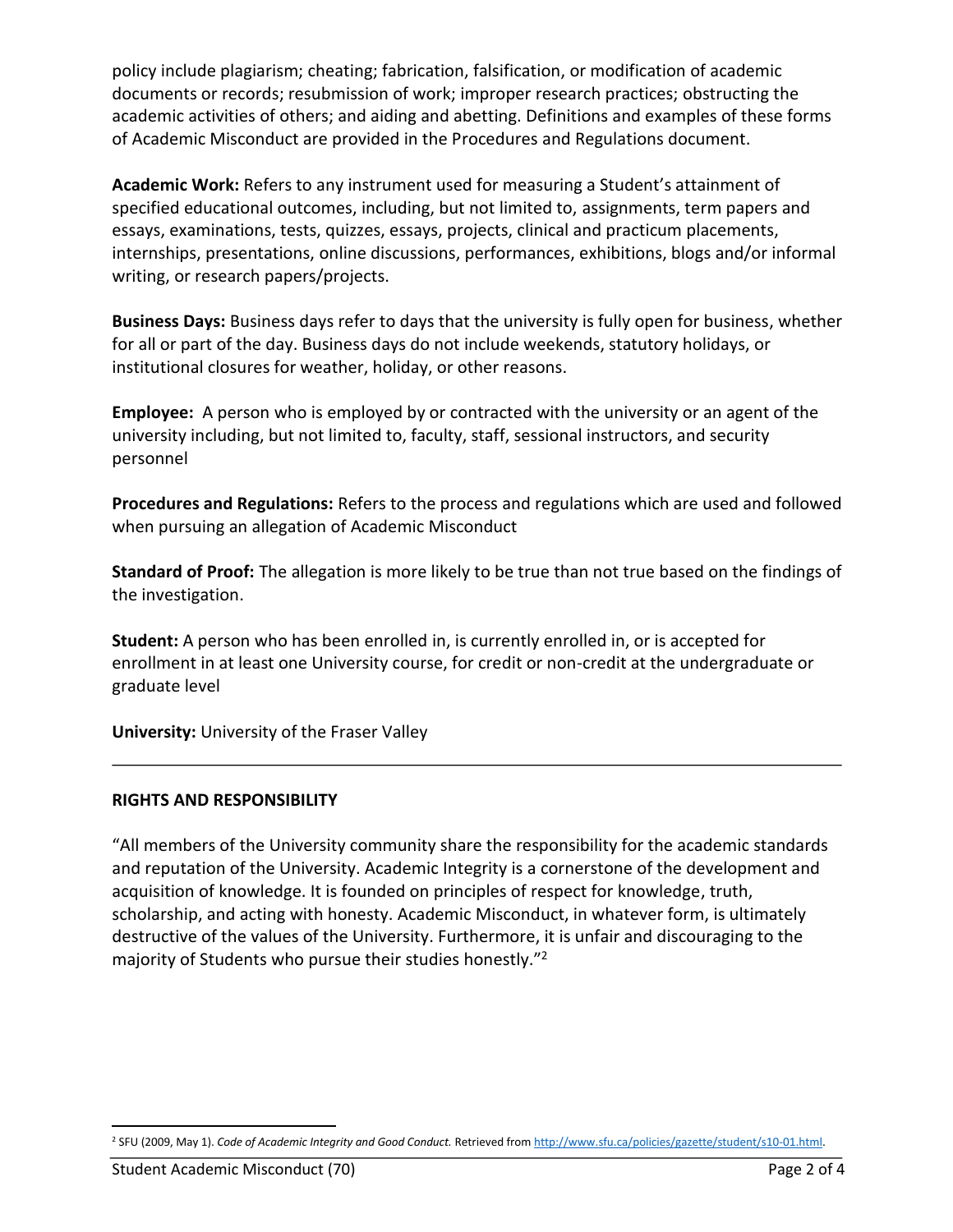## **Students have responsibilities and rights to:**

- "Ensure they are familiar with the generally accepted standards and requirements of academic integrity. Ignorance of these standards will not preclude the imposition of penalties for academic misconduct."<sup>3</sup>
- Uphold the standards of academic integrity in all Academic Work.
- "Ensure that any tutors or other professionals that they work with outside of the University are familiar with this Policy and the possible consequences for violating it."<sup>4</sup>
- Hold their peers accountable to standards of Academic Integrity. If a Student is made aware of the Academic Misconduct of another Student, they need to report this to a University Employee, such as a faculty member.
- Defend themselves against allegations of Academic Misconduct.
- Seek support when dealing with allegations of Academic Misconduct and bring a support person with them to any meetings or hearings.
- Have allegations of Academic Misconduct handled according to the principles of procedural fairness as outlined in the Procedures and Regulations document.
- Appeal Academic Misconduct decisions based on the grounds stipulated in the Procedures and Regulations document.

## **Faculty members have responsibilities and rights to:**

- "Inform their Students at the beginning of each semester of the criteria for Academic Integrity that pertain to a class or course, including the format for acknowledging the thoughts and writings of authors that is acceptable to the underlying discipline."<sup>5</sup> All criteria must align with Policy 70, including its Procedures and Regulations.
- "Impart other relevant information, such as the acceptable level of group work in the class or course" as relevant to Academic Integrity and Academic Misconduct.<sup>6</sup>
- Uphold Academic Integrity by ensuring Student compliance and by dealing with cases of Academic Misconduct as outlined in Procedures and Regulations document.
- Uphold the Standard of Proof when adjudicating alleged Academic Misconduct.
- Receive support from the University in dealing with Academic Misconduct.

## **The University has responsibilities and rights to:**

- Uphold academic integrity.
- Educate employees and students about academic integrity.
- Develop, publish, and maintain procedures and regulations for dealing with allegations of Academic Misconduct.
- "Evaluate, investigate, and adjudicate allegations of Academic Misconduct"<sup>7</sup> according to the principles of procedural fairness as outlined in the Procedures and Regulations document.

<sup>4</sup> Emily Carr (2017, May 1). *Academic Integrity Policy.* Retrieved fro[m https://www.ecuad.ca/assets/content-images/4.17-Academic-Integrity-](https://www.ecuad.ca/assets/content-images/4.17-Academic-Integrity-Policy.pdf)[Policy.pdf.](https://www.ecuad.ca/assets/content-images/4.17-Academic-Integrity-Policy.pdf) 

 $\overline{a}$ 

<sup>3</sup> SFU (2009, May 1). *Code of Academic Integrity and Good Conduct.* Retrieved fro[m http://www.sfu.ca/policies/gazette/student/s10-01.html.](http://www.sfu.ca/policies/gazette/student/s10-01.html)

<sup>5</sup> SFU (2009, May 1). *Code of Academic Integrity and Good Conduct.* Retrieved fro[m http://www.sfu.ca/policies/gazette/student/s10-01.html.](http://www.sfu.ca/policies/gazette/student/s10-01.html)

<sup>6</sup> SFU (2009, May 1). *Code of Academic Integrity and Good Conduct.* Retrieved fro[m http://www.sfu.ca/policies/gazette/student/s10-01.html.](http://www.sfu.ca/policies/gazette/student/s10-01.html) <sup>7</sup> KPU (2017, May 1). *Student Academic Integrity Policy.* Retrieved from

[http://www.kpu.ca/sites/default/files/Policies/ST2%20Student%20Academic%20Integrity%20Policy.pdf.](http://www.kpu.ca/sites/default/files/Policies/ST2%20Student%20Academic%20Integrity%20Policy.pdf)